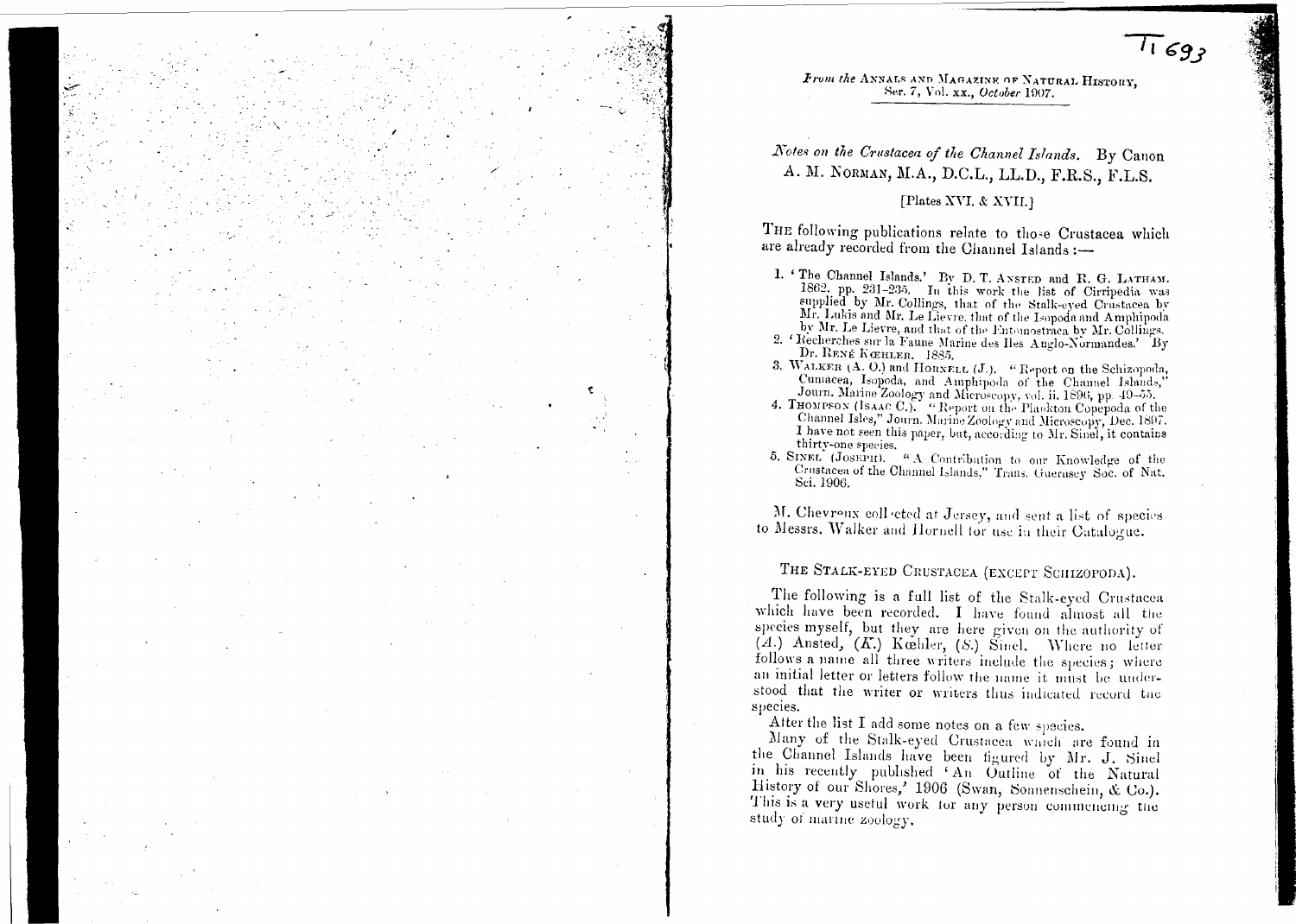### Canon A. M. Norman on the

Ebalia tuberosa. Pennant. - tumefacta, Montaqu. - Cranchii, Leach. Corvstes cassivelaunus, Montagu. Atelecyclus septemdentatus, Mon $tagu. A., S.$ Thia polita, Leach. Polybius Henslowii, Leach. A., S. Portunique latipes, Pennant. K., -S. Portunus puber, Linné. corrugatus, Pennant. - depurator, Linné. K., S.  $-$  marmoreus, Leach.  $K$ , S. - holsatus, Fabricius. - pusillus, Leach. - arcuatus, Leach. Bathvnectes longipes, Risso. S. Carcinus mœnas, Linné. Perimela denticula a, Montagu. Pilumnus hirtellus, Linné. Xantho floridus, Montagu. - hydrophilus, Herbst. Cancer pagurus, Linné. Gonoplax angulatus, Pennant. S. Nautilograpsus minutus, Linné. A. Pinnotheres pisum, Pennant. Eurynome aspera, Pennant, Mamaia squinado, Herbst. Pisa tetraodon, Pennant. - biaculeata, Montagu. Hyas coarctatus, Leach.  $\frac{1}{\sqrt{2}}$  araneus, Linné. K. Inachus dorsettensis, *Fennant*. - dorvnchus, Leach. -leptochirus, Leach. K., S. Achaeus Cranchii, Leach. K., S. Maeropodia rostrata, Linné. - longirostris, *Fabricius*. egyptia, H. M.-Edwards.  $K$   $S$ . Dromia vulgaris, H. M.-Edwards.

Anapagurus II yndmanni.  $W$ . Thompson. K., S. Pagurus bernhardus, Linné. - Prideauxii, Leach. cuanensis, W. Thompson. K., S. Galathea strigosa, Linné. squamifera, Montagu. mexa, Embleton K.P. S.  $\frac{1}{\sqrt{2}}$  intermedia, *Lilljeborg*. *S.* Porcellana platycheles, Pennant. - longicornis, Peanant. Callianassa subterranea, Montagu. Upogebia stellata, Montagu. Axius stirvnehus, Leach. Arctus ursus, Dana. Palinurus vulgaris, Latreille. Homarus gammarus, Linné. Crangon vulgaris, Linné. Pontophilus spinosus, Leach. S. Ægeon (?) trispinosus, Hailstone.  $\mathcal{S}$ .  $-$  fasciatus, Risso. K., S. - sculptus,  $Bell.$   $A., S.$ Nika edulis, Risso. K., S. Lysmata seticaudata, Risso. S. Alpheus macrocheles, Hailstone. K., S. Athanas nitescens, Montagu. Hippelyte varians, Leach. K., S. —, var. fascigera. Gosse. S. Prideauxiana, Leach. S. Spiroutocaris Cranchii, Leach. K.,  $\mathcal{S}$ . Pandalus annulicornis, Leach. K., Pandalina b evirostris, Rathle. S. Anchistia scripta, Heller. S. Palæmon serratus, Pennant.  $---$  squilla, Leach. K., S. Palæmonetes varians, Leach, A., S. Squilla Desmarestii, Rasso.

Anapagurus lævis, W. Thompson. I dredged several specimens of this species near St. Peter's Port Harbour, Guernsey, last summer (1906), and  $A$ . Hyndmanni and  $P$ . cuanensis in the same neighbourhood.

#### Galathea dispersa, Bate.

- *intermedia*, Lillieborg.

Both these species occur off Guernsey, but I have not seen G. nexa from the Channel Isles. It is possible that the species which has been recorded as G. nexa was really G. dispersa.

Lysmata seticaudata, Risso.

- 1816. Melicerta seticaudata, Risso, Hist. nat. Crustacés de Nice, p. 110, pl. ii. fig. 1.
- 1826. Lysmata seticaudata, Risso, Hist. nat. de l'Europe mérid. vol. v. p. 62.

1828. Lysmata seticaudata, Roux, Crust. de la Médit. pl. xxxvii.

- 1837. Lysmata seticandata, H. Milne-Edwards, Hist. nat. des Crust. vol. ii. p. 386, pl. xxv. fig. 10; Atlas Règ. Anim. de Cuvier, pl. liv. fig.  $3.$
- 1863. Lysmata seticaudata, Heller, Crust. des südlichen Europa, p. 234. pl. viii. fig. 1.
- 1906. Lysmata seticaudata, Sinel (J.), An Outline of the Natural History of our Shores, p. 134.

Antennules with three flagella. Rostrum with six teeth above. of which two or three are on the carapace and two below. First feet didactyle, tolerably strong. Second feet of both sides greatly lengthened and having the carpus divided into very numerous jointlets. Telson with two pairs of dorsal spines. Outer uropod two-jointed. The colouring is peculiarly characteristic, being brilliant red, with four pale or white lines extending longitudinally along the entire length of the animal.

About the vear 1859 Mr. J. Sinel procured a specimen of this beautiful Mediterranean prawn in a lobster-pot at La Rocque, Jersey. He wrote to ask me what it was, introducing into his letter a pencil sketch. That sketch undoubtedly represented Lysmata seticaudata, a most interesting addition to the fauna. Unfortunately the present existence of this specimen is unknown. Mr. Sinel tells me that he parted with it to some collector, but he cunnot recall to mind who was the recipient. Perhaps this note may bring to light the possessor of this unique British specimen.

Spirontocaris pusiola, Kröver. I have a Jersey specimen sent to me by Mr. Sinel many years ago.

Anchistia scripta, Risso.

1816. Alpheus scriptus, Risso, Hist. nat. de l'Europe mérid. vol. v. p. 78.

- (?) Periclemenes elegans, Costa, Fauna del Regno di Napoli, pl. vi. figs.  $1-6$ .
- 1845. Palæmon biunguiculatus, Lucas, Anim. Artic. de l'Algérie, p. 45, pl. iv. fig. 4.
- 1861. Dennisia sagittifera, Norman, Ann. & Mag. Nat. Hist. ser. 3, vol. viii. p. 8 (separate copy), pl. xiii. figs.  $8-13$ .
- 1863. Anchistia scripta, Heller, Crust. des südlichen Europa, p. 256, pl. viii. figs. 18, 19.

I dredged the specimen described by me in 1861 in St. Catherine's Bay, Jersey, among Zostera in 1859. Mr. Sinel took a second example in St. Clement's Bay, Jersey, in 1890, and Mr. Frank Wright captured a third near St. Peter's Port, Guernsey, in 1905.

 $357$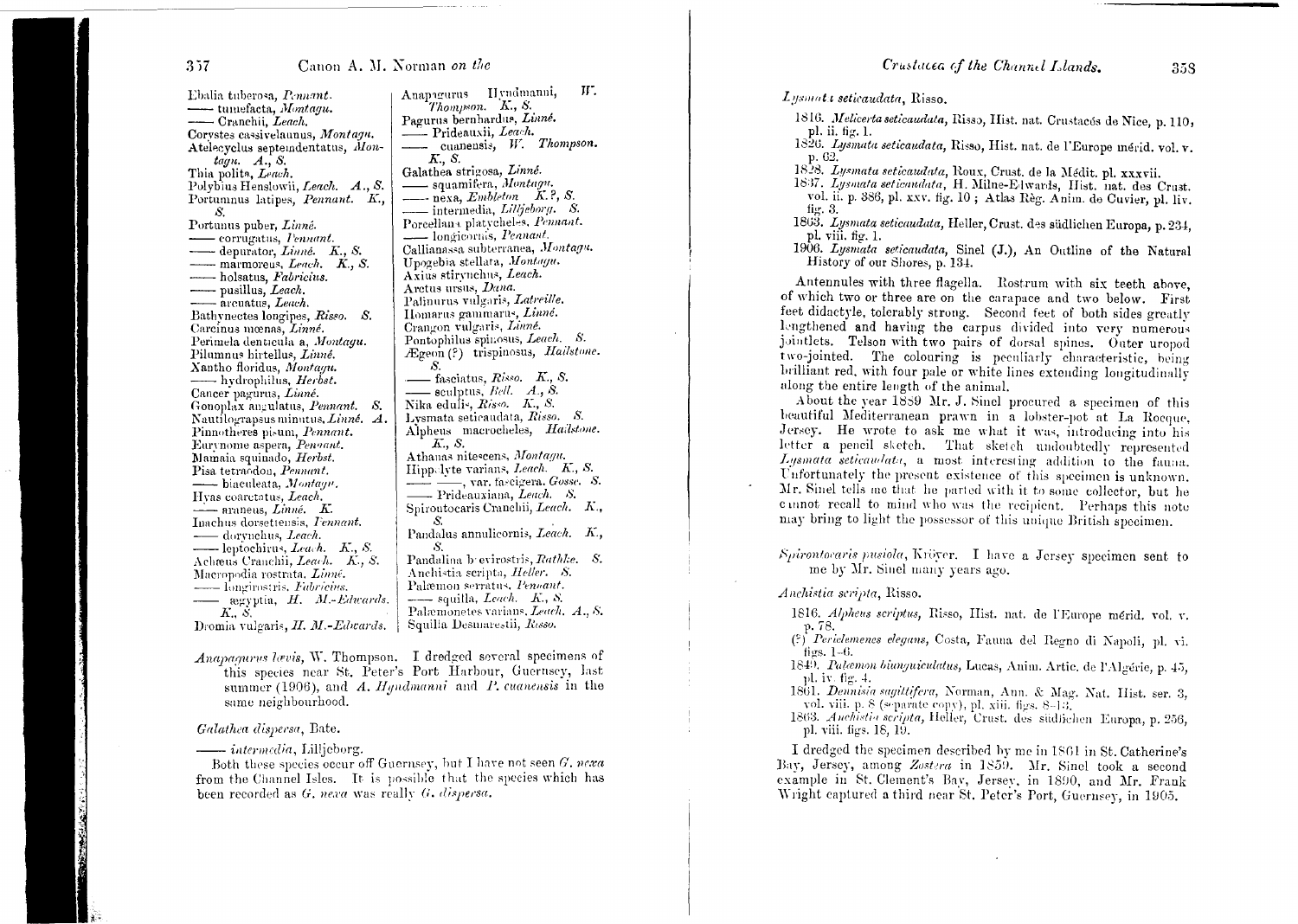#### Crustacea of the Channel Islands.

360

#### Canon A. M. Norman on the

#### SCHIZOPODA.

In the lists which follow, initials affixed to a locality make known the naturalist on whose authority it is inserted.  $Thus:$ 

> $H.$  Hornell (James).  $N.$  Norman  $(A. M.).$ S. Sinel (Joseph). S. & H. Sinell and Hornell.  $W$ . Walker (A. O.).  $W$ . &  $H$ . Walker and Hornell.

In cases where no initial follows the locality or localities it will be understood that they are on my own authority.

Nyctiphanes Couchii, Bell. Jersey (Sin l, fide Kæhler). Siriella jaltensis, Czerniavsky. Guernsey and Jersey. ----- Clausii, G. O. Sars. Guernsey. - armata, H. M.-Edwards. Jersey. Gastrosaccus sanctus, P. J. van Beneden. Jersey. -spinifer, Goës. Jersey (Museum at Bootle, Lancashire, fide W.).

Anchialina agilis, G. O. Sars. Off Alderney, tow-net (Dr. Gough *in Mus. Nor.*): Guernsey *(W.).* 

For the genus Anchialina, see Norman and Scott, 'Crustacea of Devon and Cornwall,' 1906, p. 24.

Heteromysis formosa, S. I. Smith. Guernsey.

Mysidopsis gibbosa, G. O. Sars. Guernsey (A. O. Walker, in litt., Sept. 4, 1892).

Leptomysis mediterranea, G. O. Sars. Guernsey and Jersey.

Mesopodopsis Slabberi, P. J. van Beneden. Jersey (Museum at Bootle, Lancashire, fide W.).

Macromysis flexuosa, Müller. Abundant.

Mr. Sinel, whom I had the pleasure of seeing at Jersey last year (1906), told me that species of *Mysidea* were caught at Jersey and made into a paste called "Cherve," used in fishing. He subsequently, in answer to my enquiries, sent me the following account of this preparation :-

"At present the fishers of 'Chervé' have to obtain a licence from the chief fishery inspector to enable them to carry on this very old practice—a very absurd law. They take it both day and night during the spring tides in the large gravelly pools, among the Zosiera, in the southern bays.

"It is taken in large hand nets, with usually a cross-bar

to the handle, so that the fisher's breast bears on it [see figure]. The nets are from 3 feet to 4 feet 6 inches across the wooden (ash) blade which forms the base. The best



nets are of horsehair cloth, as used for sieves, but ordinary linen cheese-cloth is mostly used. At about 18 inches from the pocket of the net a cane ring with netting of about three quarters of an inch mesh is inserted across it, so as to prevent the entrance of larger objects (crabs, shrimps, &c.) among the Mysids.

"The men usually wade waist-deep, pushing the net before them for ten minutes or so, when they untie the pocket end and empty their catch into their basket.

"When the 'Chervé' is brought home it is mixed with a sufficient quantity of coarse salt to preserve it, and then it is pressed into pans. It forms a pink-coloured compost. This is sold to mullet-anglers at about four shillings a gallon, though many anglers obtain a licence and take their own supply.

"The favourite places for mullet are not far from the shore, and high water is the best time for the sport. The angler takes a spoonful of 'Chervé' from his tin, uses it as a ground-bait, and waits awhile. If no mullet turn up in ten or twenty minutes, he tries another spot or goes home; but almost invariably a few are soon attracted, to be followed by a crowd. The 'Chervé' tints the water pinkish for some vards around, and has a strong and not pleasant smell, like that of boiled prawn or lobster gone bad.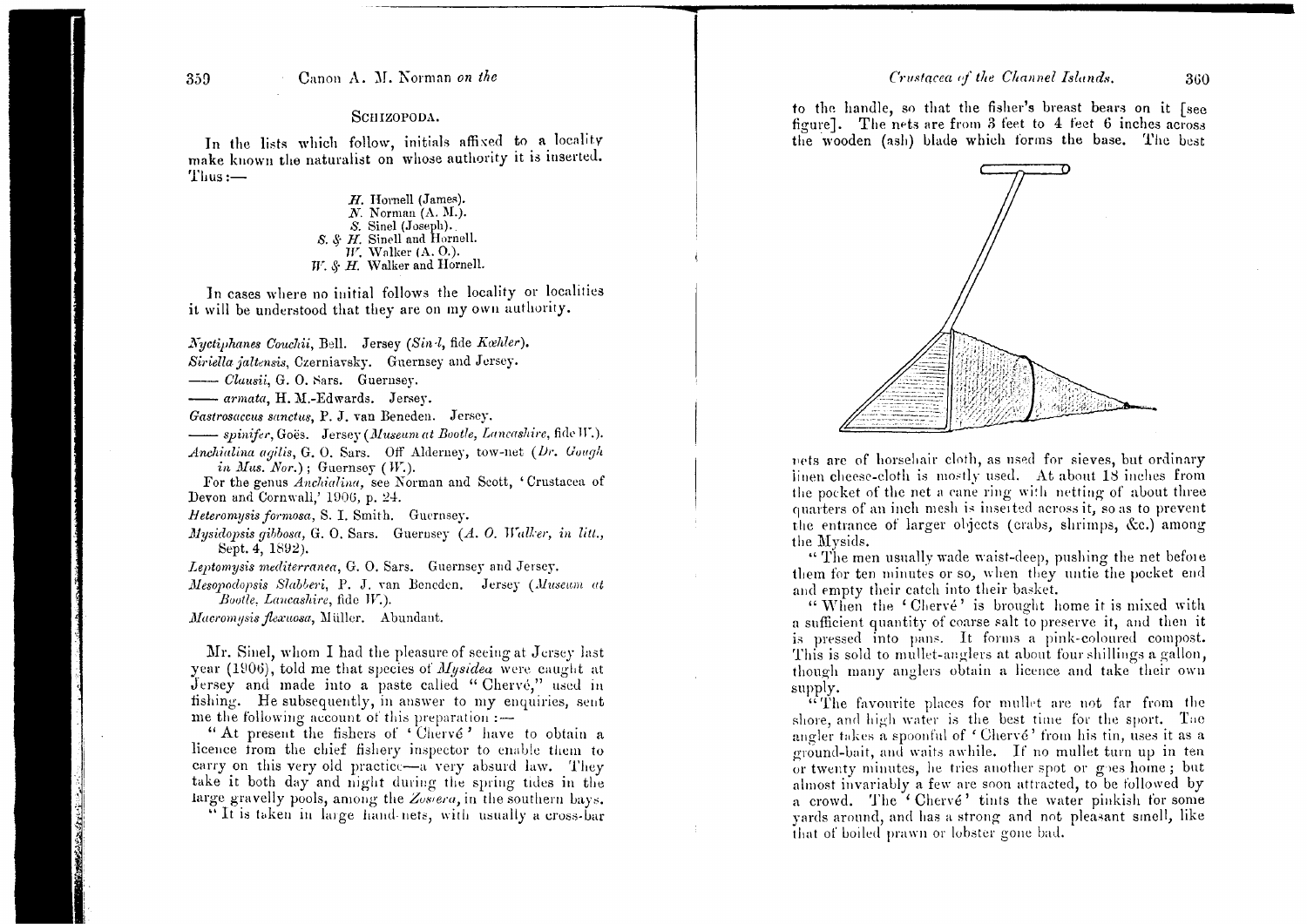Crustacea of the Channel Islands.

#### 361

### Canon A. M. Norman on the

"I am constantly consulted respecting some substitute for 'Chervé': crabs and shrimps pounded in a mortar and salted; ray-fish boiled with sugar; bread soaked in shrimp soup; cabbage boiled in fat, &c., &c.; but 'Chervé' still holds its own. I have often been astonished when sitting on a jetty fishing for Labrus &c., and not a mullet in sight for hours; then down comes a 'mulleter,' who throws in a spoonful of 'Chervé.' and in a minute one or two dark forms come into the field, then more and more, and their silvery sides flash as they turn about and suck up the 'Chervé.'"

Mr. Sinel kindly sent me a bottle of "Chervé" as taken from the net. Small pieces of seaweed were mixed with the animals. Both in numbers and in bulk Macromysis flexuosa predominated, but Schistomysis spiritus was present in large numbers, together with a few Siriella armata. No doubt the admixture of species would vary in different spots and in different seasons. That the *Musidea* were used as bait was quite a new fact to me, as it probably will be to other carcinologists.

Macromysis neglecta, G. O. Sars. Guernsey and Jersey. - inermis, Rathke. Guernsey.

Schistomysis spiritus, Norman. Guernsey and Jersey.

-ornata, G. O. Sars. Off St. Sampson's Harbour, Guernsey.

Neomysis vulgaris, J. V. Thompson. Arnold's Pond, Guernsey, 1865.

## $Sympoba (=CUMACEA).$

Iphinoe trispinosa, Goodsir. Off St. Sampson's, Guernsey (N.); Jersey (*W. & H.*).

--- serrata, Norman. Guernsey.

Cumorsis Goodsiri, P. J. van Beneden. Abundant from washing sand dug at low-water spring tides in Belgrave Bay, Guernsev.

Eudorella truncatula, Bate. Dredged Guernsev, 1865.

Diastylis lavis, Norman. Dredged near St. Martin's Point, Guernsey.

Pscudocuma similis, G. O. Sars. Shallow water, sand, Guernsey.

 $\overline{\phantom{C}}$  *longicornis*, Bate. Jersey (*W. & H.*).

Cumella purimiea, G. O. Sars. Guernsey.

Nannastacas unquiculatus, Bate. Guernsey (W.); Jersey (N.).

#### ISOPODA.

Apseudes Latreillii. Milne-Edwards. Very abundant off Guernsey  $(A, M, N)$ ; Jersey  $(W, \phi, H)$ . Bate and Westwood state that I had taken A. talpa off Guernsey, but the species I sent them was A. Latreillii.

Apseudes talpa, Leach. Jersey (Kæhler).

Tandis Cavolinii. Milne-Edwards. Guernsey and Jersey (S. & H.).

Lentochelia Savianii. Kröver. Guerusev (N.); Herm (Kæhler): Jersey  $(S, \mathcal{L} H)$ .

- Tanaissus Lilljeborgii, Stebbing, In sand, low water, Belgrave Bay, Guernsey.
- Paratanais Batei, G. O. Sars. Jersey (S. & H.); Sark (Kæhler), as Paratanais for inatus.

Anthura gracilis. Montagu. Jersey (S. & H.).

Paranthura nigropunctata, Lucas. Guernsey, 1865 (N.): Jersey  $(S, \mathcal{A}, H)$ .

Guathia maxillaris, Montagu. Guernsey  $(N.)$ : Jersey  $(S, \mathcal{L} H)$ .

- Anilocra physodes. Linné  $(=A,$  mediterranea. Leach). Herm. 1865  $(N.)$ ; Jersey  $(S, \mathcal{L}^H)$ ; Guernsey  $(F, Wright)$ .
- $\mathcal{L}$ ga rosacea, Risso,  $=\mathcal{L}$ ga bicarinata, Leach, and Bate and Westwood. A specimen of this species was brought to me by a trawler last year at Guernsey. In 1894 (Ann. & Mag. Nat. Hist. ser. 7, vol. xiv. p. 433), and again last year in Norman and Scott ('The Crustacea of Devon and Cornwall,' p. 38). I questioned whether *Eqa rosacea* could with certainty be regarded as a British species: but I had overlooked the fact that Sinel and Hornell had recorded the occurrence (in Walker & Hornell's paper) of two specimens taken at Jersey on the fish Squatina annelus.
- Cirolana Cranchii, Leach. Off St. Sampson's Harbour, Guernsey  $(N.)$ : Jersey (Kæhler).

- borealis, Lillieborg. Guernsey, 1865, rare.

Conilera culindracea, Montagu. Guernsey and Jersey.

Eurydice spinigera, H. J. Hansen. Jersey (Sind, in Mus. Nor.).

Limnoria liquorum, Rathke. Jersey  $(S, \mathcal{A}, H)$ .

Sphæroma serratum, Fabricius. Herm  $(N_i)$ ; Jersey (S. & H.).

- Hookeri, Leach. Guernsey, Cobo Bay &c., 1865.

Cymodice truncata, Montagu. Guernsey and Jersey.

Nesa bidentata, Leach. Guernsey, Herm, Jersey.

Campecopea hirsuta, Montagu. Guernsey  $(N_*)$ ; Jersey (W. & H.). Idotea balthica, Pallas. Common.

- neglecta, G. O. Sars. Guernsey, Jersey.

- emarginata, Fabricius. Jersey, tow-net (Kæhler).

*inearis*, Linné. Guernsey, very large  $(N.)$ ; Jersey  $(S, \mathcal{L}H)$ .  $\frac{1}{\sqrt{2}}$  salinarum, Dollfus  $(=? \, viridis, \, Slabber)$ . Arnold's Pond. Guernsey, 1865.

Zenobiana prismatica, Risso. Jersey (Sinel, in Mus. Nor.).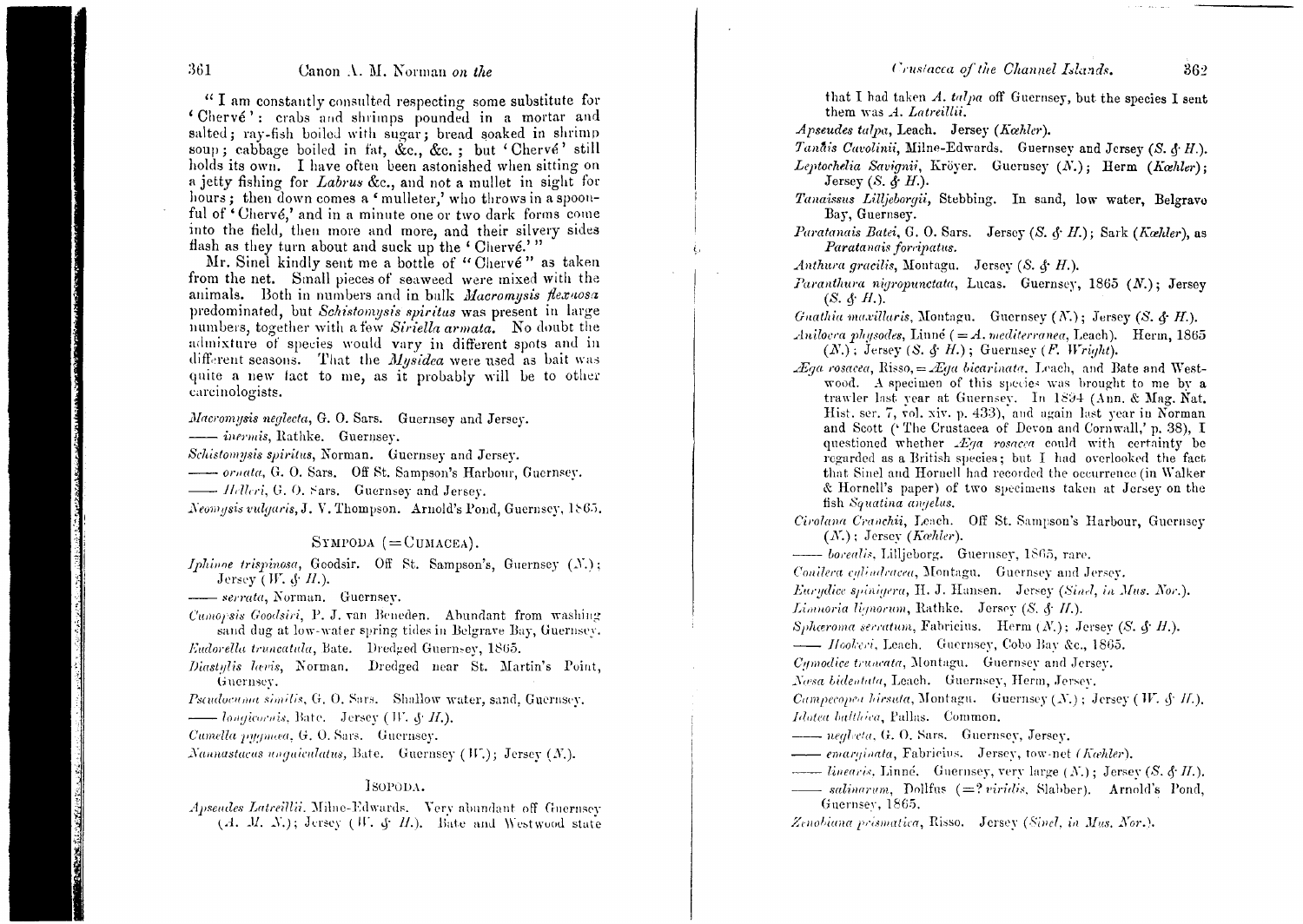- Stenosoma acuminatum, Leach. A single specimen, St. Aubin's,  $Jerses(Kæhler)$ .
- lanciferum, Leach. Jersey. In Walker & Hornell's list, but no habitat is given.
- Astacilla longicornis, Sowerby. Guernsey, 1865.
- Asellus aquaticus, Linné. Guernsey.
- Janıra maculosa, Leach. Jersey (S. & H.).
- Jæra Nordmanni, Rathke. Jersey (S. & II.); Sark (Kæhler).
- marina, Fabricius. Guernsey, Jersey.
- Jæropsis brevicornis, Kæhler. The types, Gouliot Caves, Sark (Kæhler, who kindly gave me a specimen).
- Munna Kröyeri, Goodsir. Jersey (S. & H.).
- -imicola, G. O. Sars. Dredged, Guernscy.
- Ligia oceanica, Linné. Guernsey and Jersey.
- Oniscus asellus, Linné. Abundant.
- Porcellio scaber, Latreille. Common.
- Platyarthrus Hoffmanseggii, Brandt. St. Sampson's, Guernsey.
- Armadillidium vulgare, Latreille. Abundant.
- Bopyrus squillarum, Latreille. Guernsey and Jersey.
- Bopyrina Giardi, Bonnier. Many on Hippolyte varians, Jersey, 1859.
- Bopyroides hippolytes, Kröyer. "Parasitic on Hippolyte" (S. & H.). Pleurocrypta galathea, Hesse. In Galathea squamifera, Guernsey  $(N.)$ ; Jersey (Kachler).
- -- strigosa, Giard & Bonnier. In Galathea strigosa.
- intermedia, Giard & Bonnier. In Galathea intermedia, Guernsey.
- Athelaes paguri, Rathke. On Pagurus bernhardus, Guernsey, 1865  $(X_i)$ ; Jersey (Kaehler).
- Gyge branchialis, Cornalia & Pancer. In Upogebia stellata, Jersey, 1859.
- Ione thoracica, Montagu. In Callianassa subterranea, Jersey  $(S, \mathcal{S}, \mathcal{H}).$
- Liriopsis pygmæa, Rathke. Guernsey, 1865.

#### AMPHIPODA.

Hyperia galba, Montagu (S. § H.). Talitrus locusta, Pallas. Common. Orchestia gammarellus, Pallas. Guernsey (N.); Jersey (Kæhler). -- mediterranea, Costa. Jersey (Chevreux, W.). Hyale Nilssoni, Rathke. Jersey (Chevreux, W.). - Lubbockiana, Bate. Jersey (Kæhler, S.).

Crustacea of the Channel Islands.

Lysianassa plumosa, Boeck,=L. Costa, B. & W. (nec Milne-Edw.). Guernsey and Jersey. - ceratina, Walker, =? longicornis, Lucas. Guernsey and Jersey. Acidostoma obesum, Bate. Jersey (S.). Socarnes erythrophthalmus, D. Robertson. Guernsey. Perierella Audouiniana, Bate. Jersey (Chevreux, S.). Tryphosites longipes, Bate. Guernsey (N.); Jersey (S.). Hippomedon denticulatus, Bate. Jersey (S.). Haplonyx cicada, Fabricius, = A. Hölbolli, B. & W. Jersey (S. § H.). Callisoma Hopei, Costa, = C. crenata, Bate. Jersey (S.). Orchomene humilis, A. Costa, = O. Batei, G. O. Sars. Jersey, Tryphosella Sarsi, Bonnier. Jersey (W. & H.). Nannonyx Goesi. Grand Azette, Jersey, spring tide (W. & H.). Menigrates obtusifrons, Boeck. Jersey (S. & H.). Lepidepecreum longicorne, Bate. Guernsey (N., W.); Jersey  $(S, d, H)$ . Bathyporeia Guilliamsonia, Bate,  $= E$ . norvegica, G. O. Sars. Guernsey  $(N.)$ ; Jersey  $(S, \mathcal{F} H.).$ -pelagica, Bate. In sand, low water, Belgrave Bay, Guernsey  $(N.)$ , Jersey  $(S, \mathcal{L} H)$ .  $\longrightarrow$  Robertsoni, Bate. Jersey (S.). Haustorius arenarius, Slabber. Jersey (S.). Urothoe marinus, Bate. Jersey (Cherrene, S.). -- brevicornis, Bate. Guernsey (W.): Jersey (S. § H.).  $\overline{\phantom{a}}$  elegans, Bate. Jersey (S. & H.). - pulchella, Costa. Jersey (Chevreus). Metaphoxus simplex, Bate. Guernsey (N.). Fultoni, T. Scott. Jersey (Cheerease); off Noirmont Point  $(S, \mathcal{L}^{\bullet} H)$ . Harpinia neglecta, G. O. Sars, = Phoxus plamosus, Bate. Jersey (S.). -pectinata, G. O. Sars. Dredged off Belgrave Bay, Guernsey, several specimens. It was not a species which I could have expected to find in the Channel Islands. Ampelisca typica, Bate. Guernsey  $(N.):$  Jersey (S. § II.). tenuicornis, Lilljeborg. Guernsey (N.); Jersey (Chevreu,c). - assimilis, Boeck. Off St. Martin's Point, Guernsey. - spinipes, Boeck. Guernsey. - brevicornis, Costa, = A. Belliana, B. & W. Guernsey  $(N)$ ; Jersey (S.  $\oint H$ .). -oilba, G. O. Sars. Off St. Peter's Port, Guernsey, in 7 fath.,  $1892$  (*W*.). Amphilochus manudens, Bate. Jersey (S. & H.).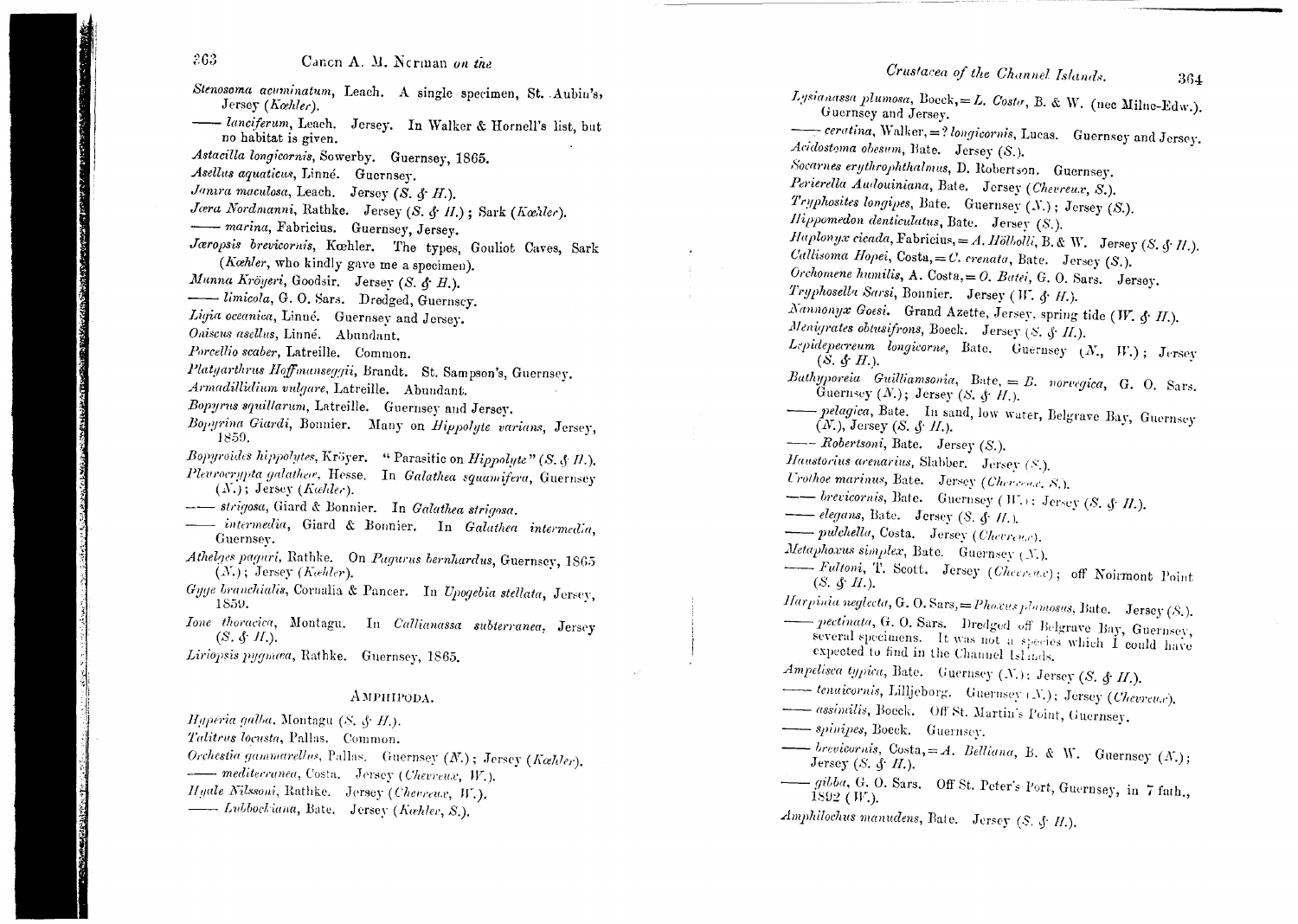365

Amphilochus neapolitanus, Della Valle, =  $\Lambda$ . melanops, Walker. Bordeaux Harbour, Guernsey; and Jersey.

Peltocoxa Marioni, Catta, =  $C_{\ell}$ proidea damnoniensis, Stebbing. Jersey.

Stenothoe monoculoides, Montagu. Guernsey and Jersey.

- marina, Bate. Jersey (Kæhler).

Metopa rubrovittata, G. O. Sars. Bordeaux Harbour, Guernsey. borealis, G. O. Sars. Off St. Martin's Point, 25 fath. (W.).

# Metopa sarniensis, sp. n. (Pl. XVII. figs. 1-5.)

A very small species. The antennules and antennæ are subequal in length, and the peduncles of both are quite smooth and devoid of setae. The first joint of peduncle of the antennules is stout and equals in length the two following joints; the flagellum is 8-jointed, the first of these joints equals in length the last two joints of the peduncle. The first gnathopod (fig. 1) is remarkable on account of the very short carpus, which is somewhat triangular; the propolos equals nearly three times the length of the carpus, it gradually tapers for the attachment of the gently curved finger; the propodos has one seta on the side near the end and a bundle of three below the attachment of the finger; the finger (fig. 2) has its distal portion minutely denticulated or serrated; two minute setæ are on its side above the serrations, and there are no others.

The second gnathopod (fig. 3) is subchelate and resembles that of many members of the genus in its general form. The hand widens gradually and slightly from its base, and distally is abruptly truncated, so that the palm is transverse  $(fig. 4)$ ; the nail is strong and about equals the transverse palm in length; it has on its back four set ee, and on the palm where the tip of the finger meets it there is a group of slender spines and a few setæ.

The last peræopods (fig. 5) have the bases outspread behind into a thin lamina, which is devoid of setae or spines; the meros is expanded behind and projects down to near the extremity of the carpus.

The first gnathopods are, perhaps, more valuable in this genus for specific characters than the second, though the latter are so much the larger. In this species the first gnathopod is quite different from that of any other species of the genus known to me; both the very short carpus and the serrated tip of the finger are quite exceptional.

A single specimen was dredged, July 1906, not far from the harbour of St. Peter's Port, Guernsey.

Leucothoe spinicarpa, Abildgaard. Guernsey (W.); Jersey (S. & H.). --- Lilljeborgii, Boeck. Guernsey.

- "furina, Savigny." Jersey (Sinel). Perhaps the same as the last.

Pereionotus testudo, Montagu. Jersey (S.).

Laphystius sturionis, Kröyer,= Darwinia compressa, Bate. Jersey  $(S, \mathcal{L} H)$ .

Colomastix pusilla, Grube. Jersey (Chevreux); Sark (Kæhler).

Odius carinatus, Bate. Jersey  $(S<sub>.</sub>)$ .

 $Epimeria$  cornigera, Fabricius, = Acanthonotus Oweni, B. & W. Jersey  $(S<sub>1</sub>)$ .

Iphimedia obesa, H. Rathke. Guernsey (W.); Jersey (S.).

- minuta, G. O. Sars. Guernsey.

- Eblance, Bate. "Not common, Vermarette, Herm" (S.). Perhaps the preceding species, which the author did not know. Lilljeborgia pallida, Bate. Jersey (S.).

- picta, Norman. The type specimens were taken by me off Guernsey in 1865.

Monoculodes carinatus, Bate. Off St. Sampson's Harbour, Guernsey  $(N.)$ ; Jersey (W. & H.).

Perioculodes longimanus, Bate & Westwood. Guernsey and Jersey. Pontocrates arenarius, Bate. "St. Clement's Bay, Jersey, not

common"  $(S<sub>1</sub>)$ . Perhaps not this, but the next species. *---- norvegicus*, Boeck. Guernsey  $(N_1)$ ; Jersey (*Chevreux*).

Synchelidiam haplocheles, Grube. Guernsey  $(N.)$ : Jersey (W. § H.).

Calliopius laviasculus, Kröyer.= C. Rathkei, Zaddach. Guernsey  $(N.)$ ; Jersey (*W. & H., S.*).

Apherusa cirrus, Bate,  $=$  A. borealis, G. O. Sars. Guernsey and Jersey.

-- ovalipes, Norman & Scott,

1903. Apherusa ovalipes, Norman & Scott, Crustacea of Devon and Cornwall, p. 75, pl. viii. figs. 1-8.

Fermain Bay, Guernsey.

*ispinesa*, Bate. Guernsey  $(N)$ ; Jersey  $(W, \mathcal{L} | H, S)$ .

- Jurinzi, H. M.-Edwards. Tide-marks, Belgrave Bay, Guernsey  $(N_*)$ ; Jersey (W, & H.).

Sympleustes latipes, M. Sars. Jersey (S.).

Nototropis Swammerdamii, H. M.-Edwards. Jersey (N.).

- vedlomensis, Bate. Fermain Bay, Guernsey (N.); Jersey  $(W, \mathcal{S}, H, \mathcal{S})$ .

Dexamine spinosa, Montagu. Guernsey and Jersey.

- thea, Boeck. Guernsey and Jersey.

Tritota gibbosa, Bate. Jeisey (W. § H., S.).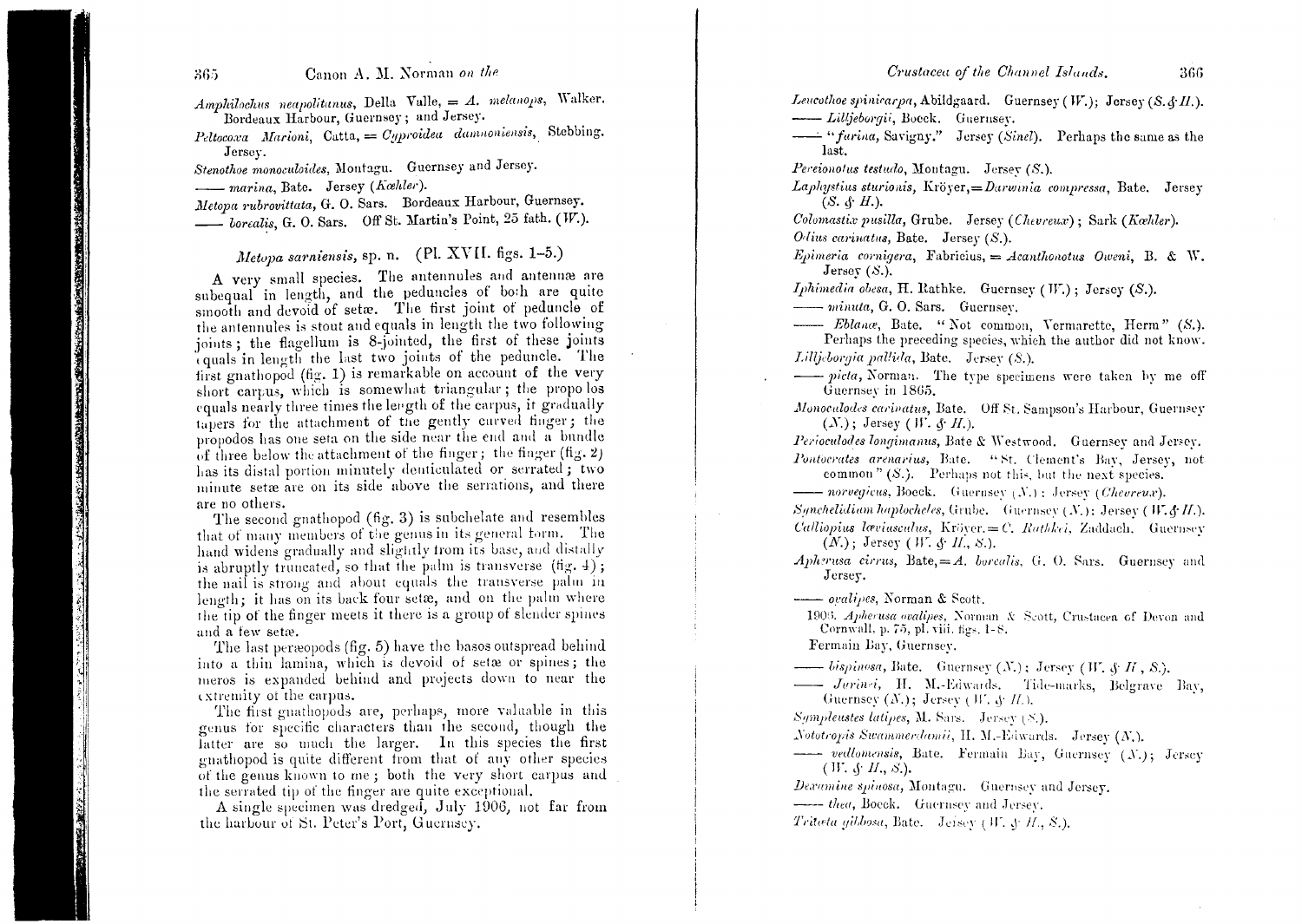#### Crustacea of the Channel Islands.

- Guernea coalita, Norman. Bordeaux Harbour, Guernsey; and Jersey.
- *Eusirus longines*, Bocck, Shore near St. Helier's, Jersey (*W.*  $\oint H$ *.*). Amathilla Homeri, Fabricius. Jersey (S. & H.).
- Iscea Montaqui, H. M.-Edwards. On Mamaia squinado, Guernsey  $(N.)$ ; Jersey  $(S. \mathcal{L} H.).$
- Nipharqus fontanus, Bate. Sinel records this from four covered in wells in Jersey.
- $\frac{1}{1}$  subterraneus, Leach,  $\equiv N$ . aquilex, B. & W. Mr. Frank Wright, of the Library, St. Peter's Port, has recently sent me a specimen of this species taken in a well at Guernsey.
- Cheirocratus Sundevalli, H. Rathke. Fermain Bay, Guernsey  $(N.):$ Jersey (Chevreux).
- assimilis, Lillieborg. Near St. Martin's Point, Guernsey.
- *Gammarella brevicaudata*, H. M.-Edwards. Guernsey  $(N.)$ ; Jersey  $(W, \phi, H, S)$ .

Gammarus locusta, Linné. Common.

- pulex, De Geer. Common.

- *marinus*, Leach. Guernsey and Jersey (*W. & H. S.*).
- $\frac{1}{\sqrt{1-\lambda}}$  campulops, Leach. Jersey (Chevreux, W. & H., S.)

*Echinogammarus Berilloni* (Catta). (Pl. XVI. figs. 1, 2.)

- 1878. Gammarus Berilloni, Catta, "Note sur le Gammarus Berilleni. n. sp.," Bull. Soc. Borda Dax. 1ser trimestre, p. 1, pl. i figs. 1, 2. 1896. Gammarus Berilloni, Chevreux, Bull. Soc. Zool. France, vel. xxi.
- p. 24, and woodents.
- 1966. Echinogammarus Berilloni, Stebbing, Das Tierreich, Amphipoda. - I. Gammaridea, p. 481.

I am indebted to M. Chevreux for one of the examples of this interesting species which he procured in Jersey. It is at once distinguished from our previously known British allies by the dense clothing of spines and setæ on the metasome. It was found by Catta at Mondarran (Basses-Pyrénées), and has subsequently been met with again, but only in the same district, namely at St. Jean de Lux and near Biarritz, and I have received from Don Ignacio Bolivar, of the Madrid Museum, specimens which came from San Schastian. It is remarkable that this freshwater species should have been met with at such a place as Jersey.

Melita palmata, Montagu. Guernsey (N.); Jersey (W. & H., S.). ------ obtusata, Montagu. Guernsey (N.); Jersey (W. & H., S.).

 $\longrightarrow$  gladiosa, Bate. Guernsey (X.); Jersey (S.).

Mæra grossimana, Montagu. Guernsey, Herm, Jersey.

- othomis, H. M.-Edwards. Guernsey.
- Batei, Norman. I dredged the type specimens off St. Martin's Point, Guernsey, in 1865.

Ceradocus semiserratus, Bate. Guernsey, off St. Martin's Point.

Megaluropus agilis, Norman. Guernsey, in tow-net.

Microdeutopus danmoniensis, Bate. Guernsey and Jersey (W.).

 $\longrightarrow$  gryllotalpa, Costa. (Pl. XVI. fig. 3; Pl. XVII. figs. 6, 7.)

1893. Microdeutopus gryllotalpa, Della Valle, Faun. und Flor. des Golfes von Neapel, Gammarini, p. 44, pl. i. fig. 12, pl. xi. figs. 25-43. 1894 Microdeutopus gryllotalpa, G. O. Sars, Crust. Norway, Amphipoda, p. 543, pl. excii. fig. 2.

1906. Microdentopus gryllotalpa, Stebbing, Das Tierreich, Amphipoda, I. Gammaridea, p. 590.

Found at Jersey by M. Chevreux and Mr. Sinel.

I have given figures of the one-jointed accessory flagellum of the antennules (Pl. XVII. fig.  $6$ ), which is shorter than the first joint of the flagellum, and of the first gnathopod of the male, for comparison with the same parts in the following species. This gnathopod has 2-4 toothed processes on the hinder margin of the carpus, which increase in size distally. Della Valle gives only two such processes. I figure (Pl. XVII, fig. 7) a gnathopod with three such processes from Plymouth (as figured by Sars and by Bruzelius, Autonoe grandimana), and (Pl. XVI. fig. 3) another carpus from Valencia, Spain, with four processes (as figured by Costa).

*stationis*, Della Valle. (Pl. XVI. fig. 4; Pl. XVII. figs. 8-11.)

1888. Microdeutopus grullotal a, Nebeski, Beit. zur kennt. der Amphip. der Adria, p. 45, pl. iv. fig. 41.

1893. Microdeutopus stationis, Della Valle, Faun. u. Flor. des Golfes von Neapel, Gammarini, p. 415, pl. v. fig. 9, pl. x. figs. 31-41.

1906. Microdentopus stationis, Stebbing, Das Tierreich, Amphipoda, I. Gammaridea, p. 5:0.

Sowinsky has referred a Microdeutopus found in the Black Sea to this species; but I cannot reconcile the fig. 6 in his paper of  $1891$ with the first gnathopod (male) of this species. Nebeski gives an interesting series of figures illustrative of the gradual change in form of the gnathopod from the young to the adult.

I last year dredged many specimens of this addition to our fauna off St. Peter's Port, Guernsey.

I have figured some of the most salient features which distinguish this species from  $M$ , qryllotalpa. The secondary appendage of the antennules is 3-4-jointed and is equal in length to the first three joints of the flagellum (Pl. XVII.  $fig. <sub>5</sub>$ ). The first gnathopod in the male has not quite so massive a carpus as in that species  $(PI, XVII, ...)$ figs. 9  $\&$  10). The carpus is armed with three teeth at the extremity (not passing down the hind margine; these teeth are not in the same straight line, the innermost and bluntest tooth bends away from the large central tooth, so that it would appear that the finger closes down between them. Pl. XVII. fig. 11 represents the distal portion of the first gnathopod of the female, and Pl. XVI, fig.  $\pm$  the second gnathopod of the male.

Stimpsonella chelifera, Bate. Guernsey (N.); Jersey (S. § H.).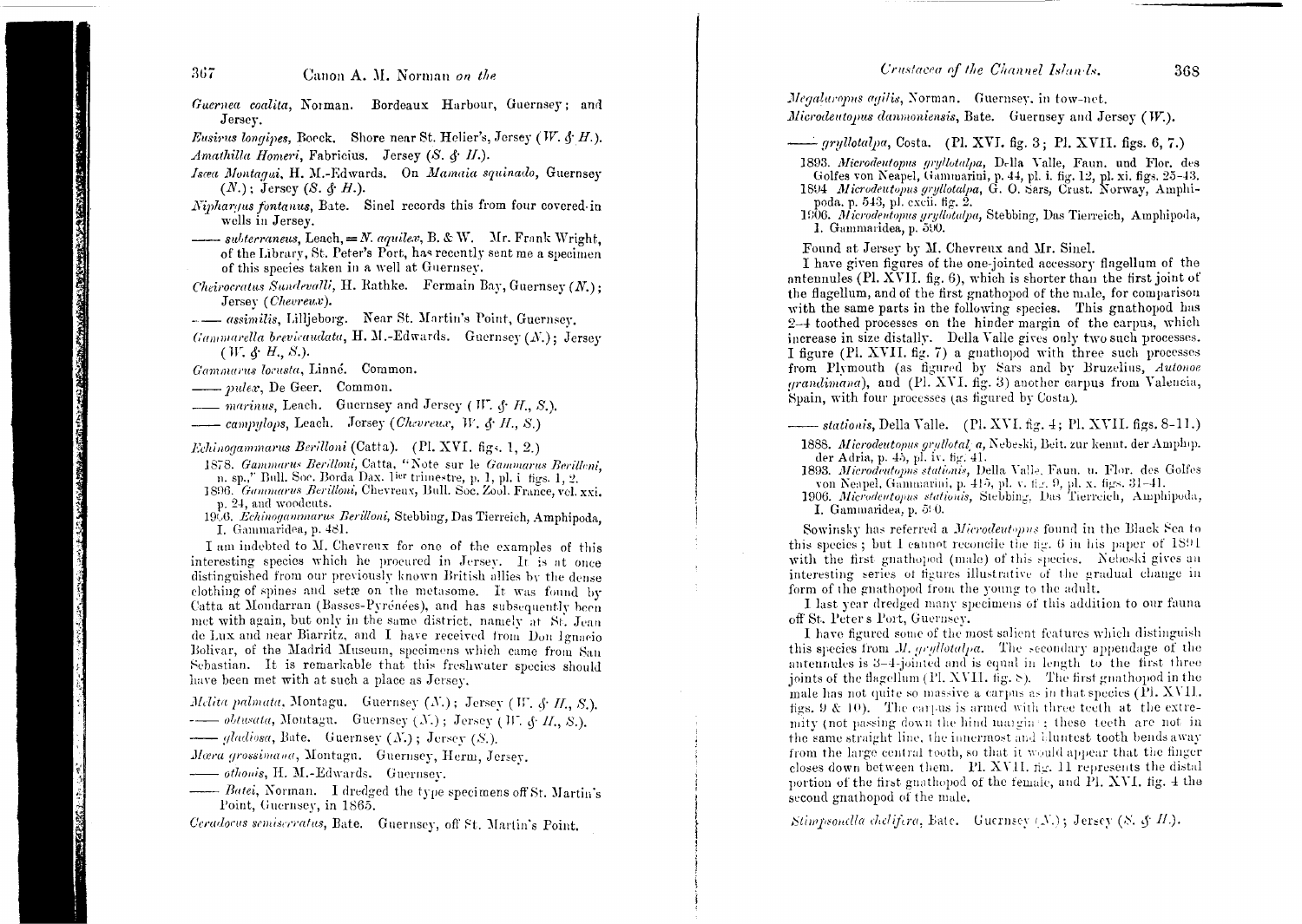Coremapus versiculatus, Bate.

1906. Coremapus versiculatus, Norman & Scott, Crustacea of Devon and Cornwall, p. 85, pl. ix. figs. 8-10. Guernsey, common  $(N)$ : Jersey (Chevreux).

Lembos Websteri, Bate. Sark (Kæhler).

Aora typica, Kröver,  $=A$ , gracilis, Bate. Stebbing has synonymized these two names, and I think that he is right. I have taken *Aora* occasionally off Guernsey.

Leptocheirus pectinatus, Norman.

1906. Leptocheirus pectinatus, Norman & Scott, Crustacea of Devon and Cornwall, p. 87, pl. ix. figs. 1-3.

Off St. Sampson's, Guernsey  $(N.)$ ; Jersey (Chevreux).

Leptocheirus auttatus. Grube.

- 1887. Ptilocheirus tricristatus. Chevreux. "Crust. Amphip, de la côte ouest de Bretagne," Bull. Soc. Zool. France, vol. xiii. p. 23, pl. v. figs. 3, 4, and woodcut at p.  $6$ .
- 1906. Leptocheirus guttatus, Norman & Scott, Crustacea of Devon and Cornwall, p. 85, pl. ix. figs. 4-7.

- Gammaropsis maculata, Johnston. Jersey (N., S. & H.).
- Microprotopus maculatus, Norman. Guernsey  $(N_1)$ : Jersey  $(Chervnew).$
- longimanus, Chevreux. Herm and Guernsey.
- Photis longicaudata, Bate. Guernsey  $(N.)$ ; Jersey, off La Rocane  $(S, \mathcal{A}, H)$ .
- Podoceropsis Sophice, Boeck. Jersey (S.).
- Megamphopus cornutus, Norman. Guernsey (W.); Jersey (W. & H.).
- Amphithoe rubricata, Montagu. Guernsey and Jersey.
- Pleonexes gammaroides, Bate. Guernsey and Jersey.
- Sanamphithoe pelagica, H. M.-Edwards,=S. conformata, Bate. Guernsey  $(N_i)$ ; Jersey (Chevreux).
- Bruzeliella falcata, Montagu. Jersey.
- $\longrightarrow$  ocia, Bate. One male, Jersey (W. & H.).
- Jassa pelagica, Leach, = Podocerus capillatus, B. & W. Among Styelopsis, Jersey (Kaehler).
- Erichthonius abditus, Templeton. Guernsey (N.); Jersey (S. & H.). - Hunteri, Bate. Guernsey.
- -- difformis, H. M.-Edwards. Jersey (S.).
- Cerapus crassicornis, Bate. Jersey (S.).
- Corophium volutator, Pallas,=C. longicorne, Latreille. Guernsey  $(N.)$ ; Jersey  $(S, \mathcal{L}, H)$ .
- crassicorne, Bate. Jersey (S.).
- Bonelli, H. M.-Edwards. Guernsey (W.).

Unciola crenatinalmata, Bate. Guernsey, in Fermain Bay in 1906, and also taken in 1865.

Chelura terebrans, Philippi. Jersey (W. & H., S.). Dulichia porrecta, Bate. Between the Castle and St. Martin's Point. Guernsey (W.); Jersey (W. & H., S.).

Platophium Darwini, Bate. Guernsey (N.); Jersey, tide-marks (W.).

Phtisica marina, Slabber. Guernsey and Jersey.

Pseudoprotella phasma, Montagu. Jersey (Kæhler).

Periambus typicus, Kröyer. Guernsey (N.); Jersey (S.).

Caprella tuberculata, Guérin. Guerusey.

*inearis*, Liuné. Guernsey  $(N.):$  Jersey  $( W. ).$ 

- acanthifera, Leach. Common, Jersey (S. & H.).

..., var. levissima, Mayer. Guernsey (N.).

*acutifrons*, Latreille. Jersey (W. & H.).

#### OSTRACODA.

The following list contains the species known to me from the Channel Isles. The freshwater species have not been sought for, except the very fine Cypris bispinosa, which was sent to me many years ago by the late Dr. Lukis of Guernsey. The species which have the letter B after them are inserted on the authority of Dr. G. S. Brady; the rest have been found by myself.

Cypris bispinosa, Lucas. Paracypris polita, G. O. Sars. Pontocypris trigonella, G. O. Sars. Ervthrocvpris mytiloides, Norman. Argyllœcia cylindrica, G. O. Sars. Bairdia acanthigera, G. S. Brady.  $\frac{1}{1-\epsilon}$  inflata, Norman. B. Cythere lutea, O. F. Müller. - cyamos, Norman. confusa, Brady & Norman. — pellucida, Baird.  $=$  porcelianea, G. S. Brady.  $\frac{1}{\sqrt{1-\frac{1}{c}}}$  tenera, G. S. Brady. - badia, Norman. crispata, G. S. Brady.  $\_\_\_\$  Robertsoni, G. S. Brady. convexa, Baird. - marginata, Norman. albomaculata, Baird.  $\equiv$  cuneiformis, G, S. Brady, B.  $---$  villosa,  $G. O. Sars.$ Jeffreysi, G. S. Brady. B.

Cythere finmarchica, G. O. Sars.  $\frac{1}{\sqrt{2}}$  tuberculata, G. O. Sars. B. - runcinata, Baird. -- antiquata, Baird. Cytheridea elongata, G. S. Brady.  $\frac{1}{\sqrt{1-\frac{1}{2}}}$  torosa, T. R. Jones. Eucythere aeclivis, Norman. Loxoconcha impressa, Baird.  $\longrightarrow$  viridis, O. F. Müller. - multifora, Norman, — tamarindus, T. R. Jones. - guttata, Norman. Xestoleberis aurantia, Baird. -- abiata, Brady & Robertson.  $---$  d pressa, G. O. Sars. Cytherma nigrescens, Baird.  $\frac{1}{\sqrt{2}}$  cornuta, G. S. Brady. - sella, G. O. Sars. acuticostata, G. O. Sars. - angulata, G. S. Brady. - producta, G. S. Brady. - inlva, *brady § Robertson*.

Off St. Sampson's. Guernsey.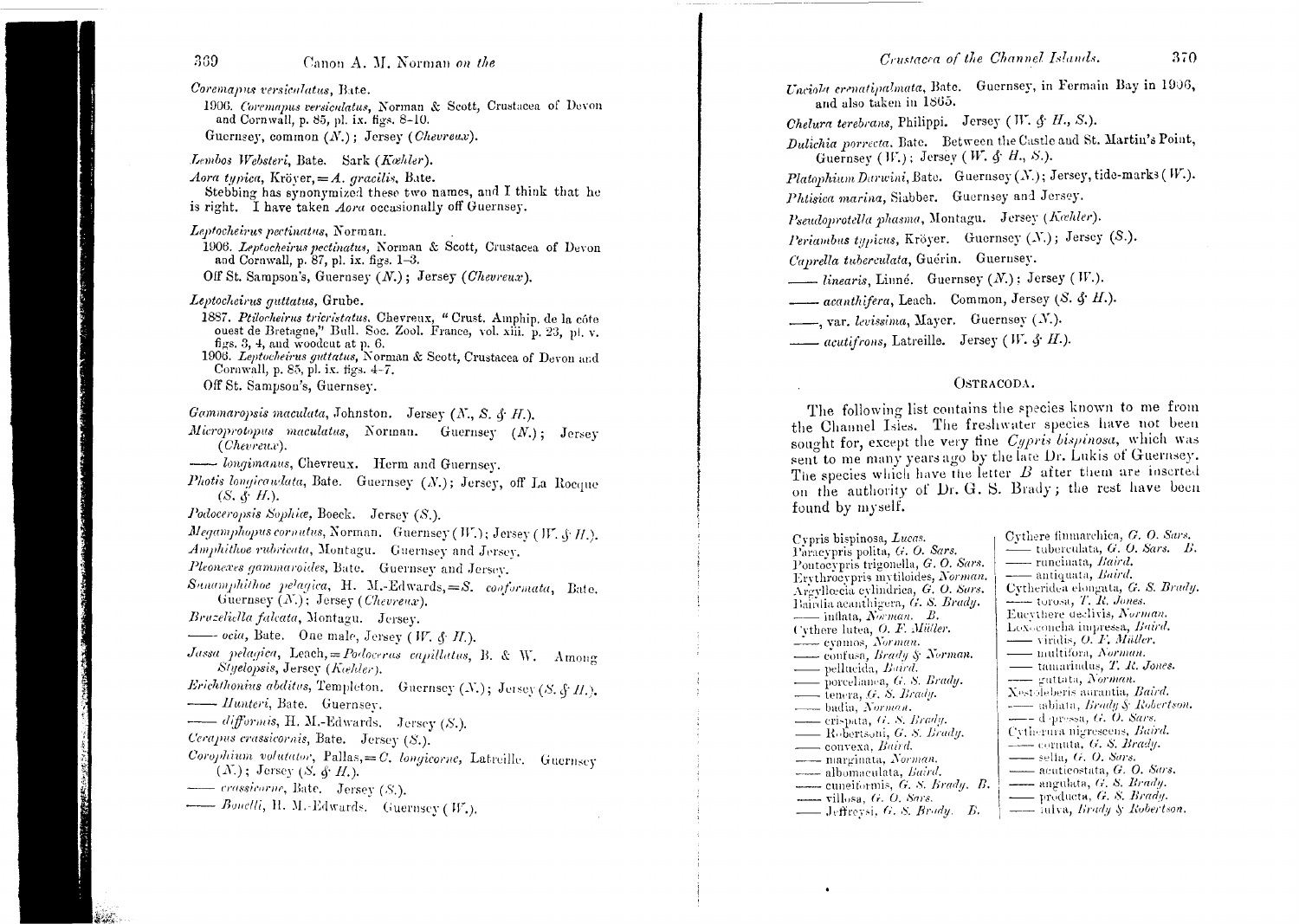#### 371 On the Crus'acea of the Channet Islands.

Cytherura striata, G. O. Sars.  $\frac{1}{2}$  cellulosa, Norman. Bythocythere constricta, G. O.  $Sars.$   $B.$ Pseudocythere caudata, G.O. Sars. Selerochilus contortus, Norman. Cytherideis subulata, G. S. Bradu. Machaerina amygdaloides, G. S. Brady. Paradoxostoma variabile. Baird.  $-$  ensiforme, G. S. Brady. - abbreviatum, G. O. Sars.

Paradoxostoma obliquum, G. O. Sars. pulchellum, G. O. Sars. fasciatum, *Brady & Norman*. - Normani, G. S. Brady.  $-$  hibernicum, G. S. Braty.  $\overline{\phantom{a}}$  orchadense, Brady & Robertson.  $-\rightarrow$  flexuosum, G. S. Brady. Philomedes interpuncta, Baird. Asterope Mariæ, Baird. --- teres, Norman.

#### COPEPODA.

In the commencement of this paper it is mentioned that my late friend Mr. Isaac C. Thompson recorded thirty-one species of Copepoda from Channel Island plankton. On the Harpacticoida and fish-parasites nothing has been published, and the few species in my own collection are not worth recording. It is probable that many minute species new to our fauna will hereafter be found in what may be expected to prove a very rich district. It is to be hoped that some naturalist with good eyes and a steady hand will before long work at these minims. But very much remains to be done in other orders, especially among the Sympoda and Ostracoda.

#### EXPLANATION OF THE PLATES.

#### PLATE XVI.

Fig. 1. Gammarus Berilloni, Catta.

 $Fiq$ , 2. Ditto. Last uropod.

- Fig. 3. Microdeutopus gryllotalpa, Costa. First gnathepod  $(A)$ , from Valencia, Spain.
- Fig. 4. Microdeutopus stationis, Della Valle. Second gnathopod ( $d$ ).

#### PLATE XVII.

- Fig. 1. Metopa sarniensis, sp. n. First gnathopod.
- $Fig. 2.$  Ditto. The distal joints of the same, more magnified.
- Fig. 3. Ditto. Second gnathopod.
- $\overrightarrow{F_{ij}}$ . 4. Ditto. The distal joints of the same, more magnified.
- $\overrightarrow{Fig.}$  5. Ditto. The last perapped.
- Fig. 6. Microdeutopus gryllotalpa, Costa. Secondary flagellum of antennule.
- Fig. 7. Ditto. Distal portion of first guarhopod ( $\delta$ ), from Plymouth.
- Fig. 8. Microdeutopus stationis, Della Valle. Secondary flagellum of first antennule.
- Fig. 9. Ditto. First gnathopod ( $\delta$ ).
- Fig. 10. Ditto. Ditto, to show variation.
- $I \eta$ , 11. Ditto. First gnathopod (2).